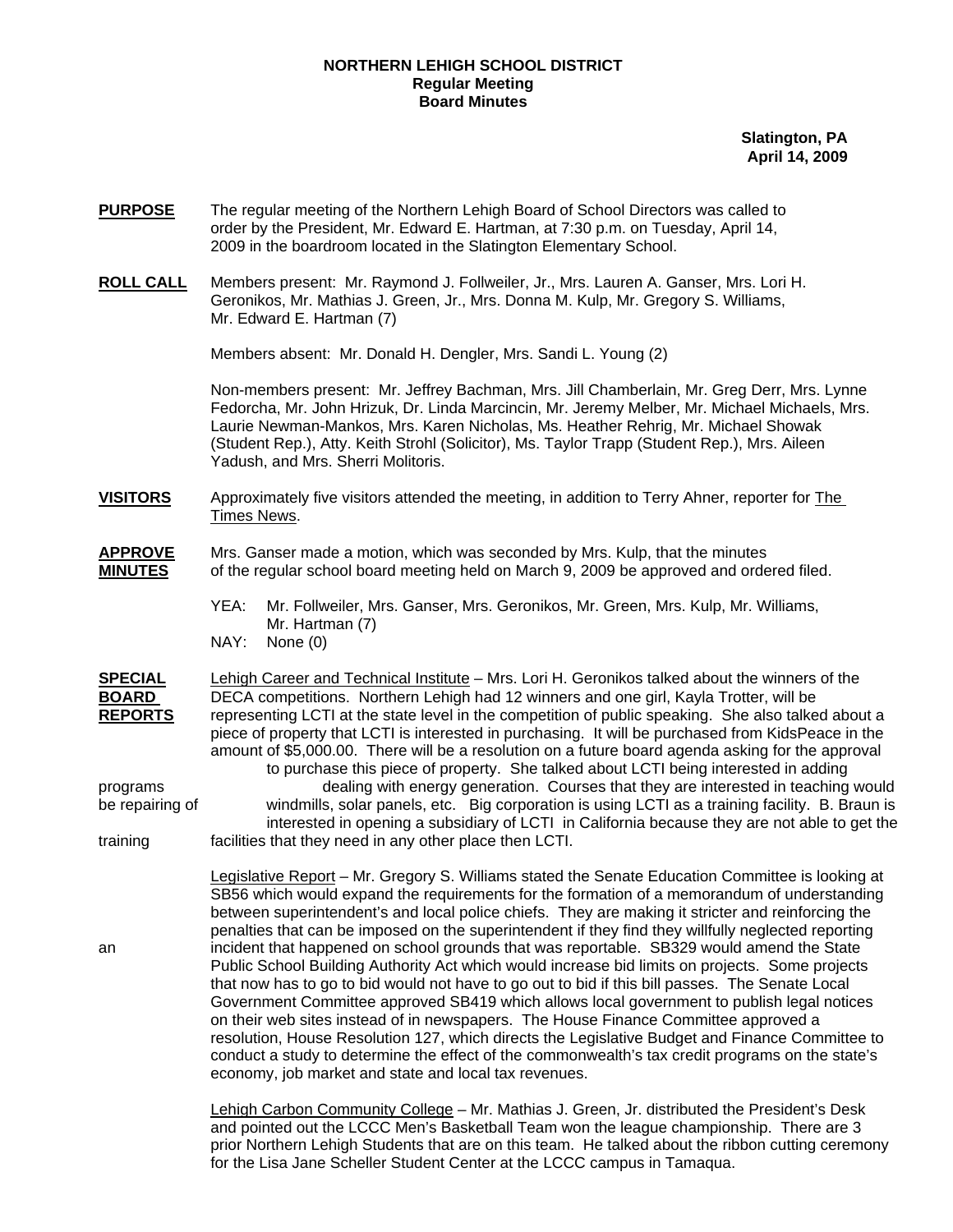| <b>SPECIAL</b>                                           | <b>Committee Reports and/or Meetings</b>                                                                                                                                                                                                                                                                                                                                                                                                                                                                                                                                                                                                                                                                                                                                                                                                                                                                                                                                                                                                                                                                                                                                             |  |  |
|----------------------------------------------------------|--------------------------------------------------------------------------------------------------------------------------------------------------------------------------------------------------------------------------------------------------------------------------------------------------------------------------------------------------------------------------------------------------------------------------------------------------------------------------------------------------------------------------------------------------------------------------------------------------------------------------------------------------------------------------------------------------------------------------------------------------------------------------------------------------------------------------------------------------------------------------------------------------------------------------------------------------------------------------------------------------------------------------------------------------------------------------------------------------------------------------------------------------------------------------------------|--|--|
| <b>BOARD</b><br><b>REPORTS</b><br>(cont.)<br>board<br>on | Minutes of the Policy/Education meeting held on April 6, 2009 was distributed.                                                                                                                                                                                                                                                                                                                                                                                                                                                                                                                                                                                                                                                                                                                                                                                                                                                                                                                                                                                                                                                                                                       |  |  |
|                                                          | Minutes of the Technology Buildings and Grounds meeting held on April 8, 2009 was<br>distributed.                                                                                                                                                                                                                                                                                                                                                                                                                                                                                                                                                                                                                                                                                                                                                                                                                                                                                                                                                                                                                                                                                    |  |  |
|                                                          | Minutes of the Finance Committee meetings held on April 8, 2009 was distributed.                                                                                                                                                                                                                                                                                                                                                                                                                                                                                                                                                                                                                                                                                                                                                                                                                                                                                                                                                                                                                                                                                                     |  |  |
|                                                          | <b>Student Representatives to the Board Report</b><br>Mrs. Taylor Trapp distributed the written student representative report and verbally reported on<br>its contents.                                                                                                                                                                                                                                                                                                                                                                                                                                                                                                                                                                                                                                                                                                                                                                                                                                                                                                                                                                                                              |  |  |
|                                                          | Federal and Other Programs Update - Mrs. Lynne B. Fedorcha stated that on February 26, 2009 the<br>district went through the Compliance Monitoring for Title I & IIA. We received not citations and the<br>district is compliant. She talked about the Tech Wizards and their projects that were entered into a<br>competition at CLIU#21. She said that their projects will be set up by 6:30 p.m. prior to our next<br>meeting so board members and the community can review what the students have done. She<br>informed the board that the AYP web site is currently down. If anyone wants to access AYP scores<br>they are to do it through the PDE web site. She talked about a new curriculum to be introduced into<br>Kindergarten for the 2009-2010 school year. The new curriculum is call PATS (Promoting Alterative<br>Thinking Strategies). It provides emotionally and social competencies and reduces aggression and<br>acting out behaviors in young children. Project Prosper will be funding this curriculum for one grade<br>level.                                                                                                                               |  |  |
|                                                          | Business Manager's Report - Mr. Jeremy G. Melber stated that the Auxiliary Salary Schedule is<br>the agenda this evening for approval. He also talked about his recommendations for the<br>Designated Fund Balance. This motion is also on the agenda for approval this evening. He<br>distributed the 2009-2010 proposed budget and reviewed the revenues and expenditures. The<br>proposed preliminary budget will be on the agenda next month for approval.                                                                                                                                                                                                                                                                                                                                                                                                                                                                                                                                                                                                                                                                                                                       |  |  |
|                                                          | Superintendent's Report - Mr. Michael W. Michaels                                                                                                                                                                                                                                                                                                                                                                                                                                                                                                                                                                                                                                                                                                                                                                                                                                                                                                                                                                                                                                                                                                                                    |  |  |
|                                                          | Mr. Michaels addressed the board concerning the food service department. Mr. Derr talked<br>about the various conferences, webinars and telephone conversations he has had with PDE<br>concerning the process the district must go through to hire a food service company. He<br>distributed a hand out outlining the various documents and procedures that must be in place<br>prior to the hiring of a food service company. This process should take approximately a year<br>to complete. Mr. Michaels is recommending that the Board of Education post and interview for<br>a food service director on an interim basis. He is suggesting that this be an interim and upon<br>a satisfactory evaluation from himself and Mr. Melber and final board approval, the food service<br>department would continue to be run by the Northern Lehigh School District. The district is not<br>looking to outsource at this time but if come January or February the food service department is<br>not being successful, because the food service director is being hired on an interim basis, at that<br>time the district can begin the process to outsource for a food service company. |  |  |
| <b>Food Service</b><br>Director<br>Posting               | Mr. Follweiler made a motion, which was seconded by Mr. Hartman, that the Board of Education<br>approve to post and interview for an interim food service director.                                                                                                                                                                                                                                                                                                                                                                                                                                                                                                                                                                                                                                                                                                                                                                                                                                                                                                                                                                                                                  |  |  |
|                                                          | Mr. Green stated that if the Board ever decides to move ahead with a food service company he<br>will not be in favor of a food service company unless the district retains the employment of the<br>food service employees.                                                                                                                                                                                                                                                                                                                                                                                                                                                                                                                                                                                                                                                                                                                                                                                                                                                                                                                                                          |  |  |
|                                                          | YEA:<br>Mr. Follweiler, Mrs. Ganser, Mrs. Geronikos, Mr. Green, Mrs. Kulp, Mr. Williams,<br>Mr. Hartman (7)<br>NAY:<br>None $(0)$                                                                                                                                                                                                                                                                                                                                                                                                                                                                                                                                                                                                                                                                                                                                                                                                                                                                                                                                                                                                                                                    |  |  |
|                                                          | Mr. Michaels stated that the district is applying for an Act 80 day only for the senior class so they<br>can still graduate on Friday, June 12, 2009. The remainder of the secondary students last day of                                                                                                                                                                                                                                                                                                                                                                                                                                                                                                                                                                                                                                                                                                                                                                                                                                                                                                                                                                            |  |  |

school will be Monday, June 15, 2009.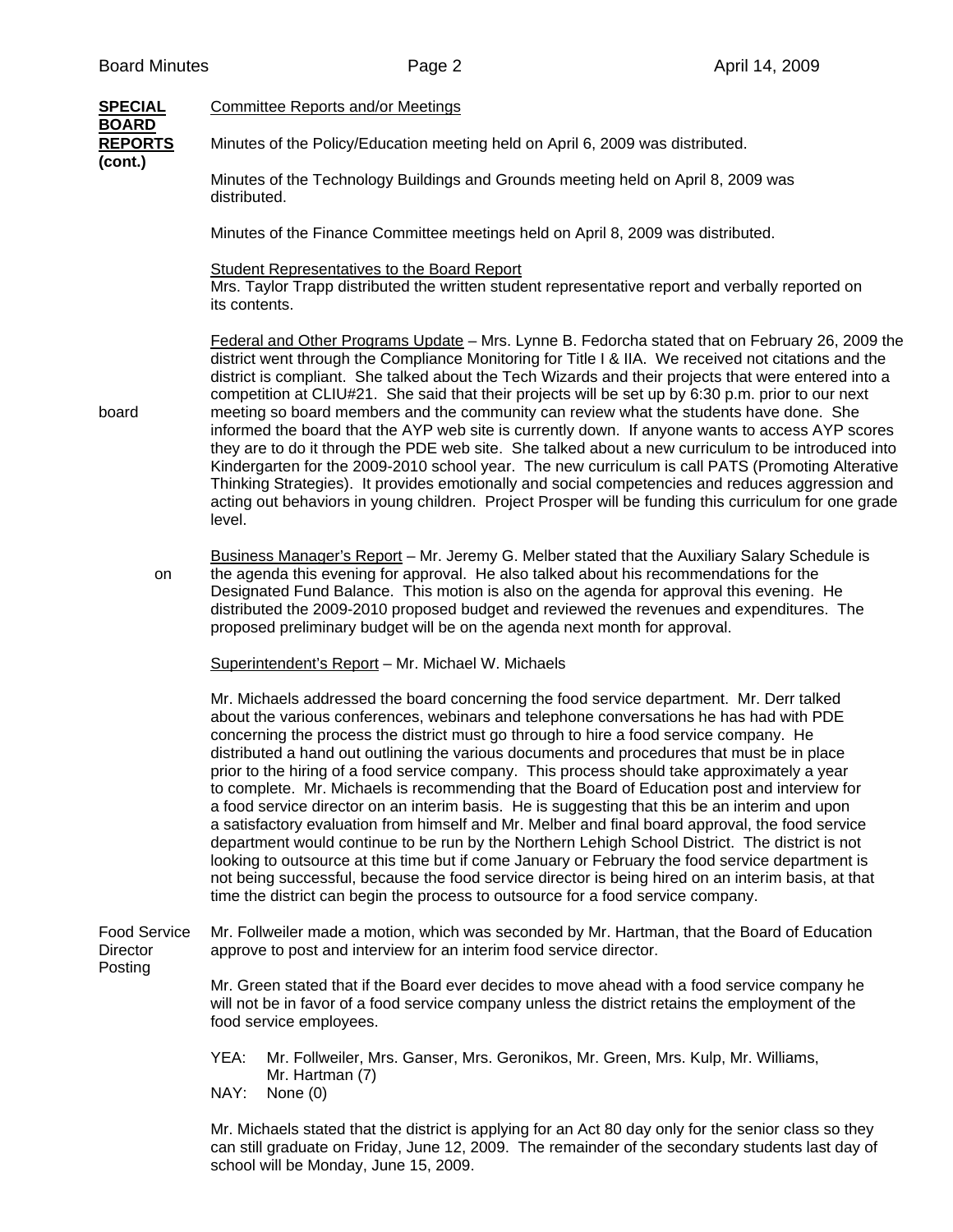| <b>SPECIAL</b><br><b>BOARD</b><br><b>REPORTS</b><br>(cont.) | He talked about the recommendation from the Borough of Slatington to make Snyder Avenue and<br>Diamond Street one way. There is still discussion on whether these roads will be one way all the<br>time or just during certain times of the day.                                                                                                                        |                                                                                                                                                                                                                                                                                                                                     |            |  |
|-------------------------------------------------------------|-------------------------------------------------------------------------------------------------------------------------------------------------------------------------------------------------------------------------------------------------------------------------------------------------------------------------------------------------------------------------|-------------------------------------------------------------------------------------------------------------------------------------------------------------------------------------------------------------------------------------------------------------------------------------------------------------------------------------|------------|--|
|                                                             | He talked about the need for the School Resource Officer. He stated that since January 1, 2009,<br>the Borough Police have responded to 57 calls to the Northern Lehigh School District.                                                                                                                                                                                |                                                                                                                                                                                                                                                                                                                                     |            |  |
|                                                             | Mr. Michaels introduced Mrs. Renee Evans who gave a Power Point presentation on the Middle<br>States evaluation and plan of action. The Board of Education was invited to meet with the Middle<br>States Evaluation Team at 8:00 a.m. on Thursday April 30, 2009.                                                                                                       |                                                                                                                                                                                                                                                                                                                                     |            |  |
|                                                             | Mrs. Geronikos thanked Mrs. Evans and Mr. Reynolds for the work they did on Middle States.                                                                                                                                                                                                                                                                              |                                                                                                                                                                                                                                                                                                                                     |            |  |
|                                                             | Mr. Hartman stated that the board was in executive session prior to tonight's regular school board<br>meeting to discuss personnel issues.                                                                                                                                                                                                                              |                                                                                                                                                                                                                                                                                                                                     |            |  |
| <b>PERSONNEL</b><br>Education                               | Mrs. Geronikos made a motion, which was seconded by Mr. Williams, that the Board of<br>approves the following personnel items:                                                                                                                                                                                                                                          |                                                                                                                                                                                                                                                                                                                                     |            |  |
| Appointment -<br>Administrative                             | Eugene Marks<br>Assignment:                                                                                                                                                                                                                                                                                                                                             | School Psychologist, replacing Dawn Wadsworth who                                                                                                                                                                                                                                                                                   |            |  |
|                                                             |                                                                                                                                                                                                                                                                                                                                                                         | has resigned                                                                                                                                                                                                                                                                                                                        |            |  |
|                                                             | Salary:                                                                                                                                                                                                                                                                                                                                                                 | \$49,000 prorated/191 Days & additional days at per diem<br>will be budgeted for summer work                                                                                                                                                                                                                                        |            |  |
|                                                             | Effective:                                                                                                                                                                                                                                                                                                                                                              | Upon Graduation June 2009                                                                                                                                                                                                                                                                                                           |            |  |
| Non-<br>Instructional                                       | Jennifer Nenscel* **<br>Assignment:                                                                                                                                                                                                                                                                                                                                     | High School Cook's Helper, replacing Linda Nails who<br>has resigned                                                                                                                                                                                                                                                                |            |  |
|                                                             | Salary:                                                                                                                                                                                                                                                                                                                                                                 | \$7.50/Per Hour/5 1/2 Hours Per Day/5 Days Per Week<br>(2005-2009 NL Educational Support Personnel Association<br><b>Collective Bargaining Agreement)</b>                                                                                                                                                                           |            |  |
|                                                             | Effective:<br>April 14, 2009<br>*60 day Probationary period ending on or about June 12, 2009.<br>** Pending Verification of Clearances                                                                                                                                                                                                                                  |                                                                                                                                                                                                                                                                                                                                     |            |  |
| $Co-$<br>Curricular<br>Volunteer<br>2009-2010               | Patrick Wanamaker<br>Pete Reese<br>Jeff Miller<br><b>Brent Herzog</b><br>Vinny Rufo<br><b>Terry Bowman</b><br><b>Steve Martinez</b><br>Joe Krempasky<br>Lil Borger                                                                                                                                                                                                      | Assistant Boy's Basketball Coach<br>Assistant Boy's Basketball Coach<br>Assistant Boy's Basketball Coach<br><b>Assistant Wrestling Coach</b><br><b>Assistant Wrestling Coach</b><br><b>Assistant Wrestling Coach</b><br><b>Assistant Wrestling Coach</b><br>Assistant MS Boys Basketball Coach<br><b>Assistant Cheering Advisor</b> |            |  |
| Co-<br>Curricular<br>Appointment<br>2008-2009               | Derek Long                                                                                                                                                                                                                                                                                                                                                              | <b>Assistant Track Coach</b>                                                                                                                                                                                                                                                                                                        | \$2,789.69 |  |
| Family<br>Medical<br>Leave<br>of                            | Approve the request of Bonita Haydt, Middle School Head Cook, to take a 12 week family<br>medical leave beginning on April 20, 2009. She will be using her accumulated sick days<br>in conjunction with her family medical leave. She would further request an unpaid leave<br>absence if she is not released to return to work at the end of her family medical leave. |                                                                                                                                                                                                                                                                                                                                     |            |  |
| Unpaid                                                      | Approve the request of Timothy Weaber, Slatington Elementary teacher, to take an                                                                                                                                                                                                                                                                                        |                                                                                                                                                                                                                                                                                                                                     |            |  |
| unpaid<br>Leave of                                          | leave of absence on April 29, 2009. He will be using this day in conjunction with 2 personal                                                                                                                                                                                                                                                                            |                                                                                                                                                                                                                                                                                                                                     |            |  |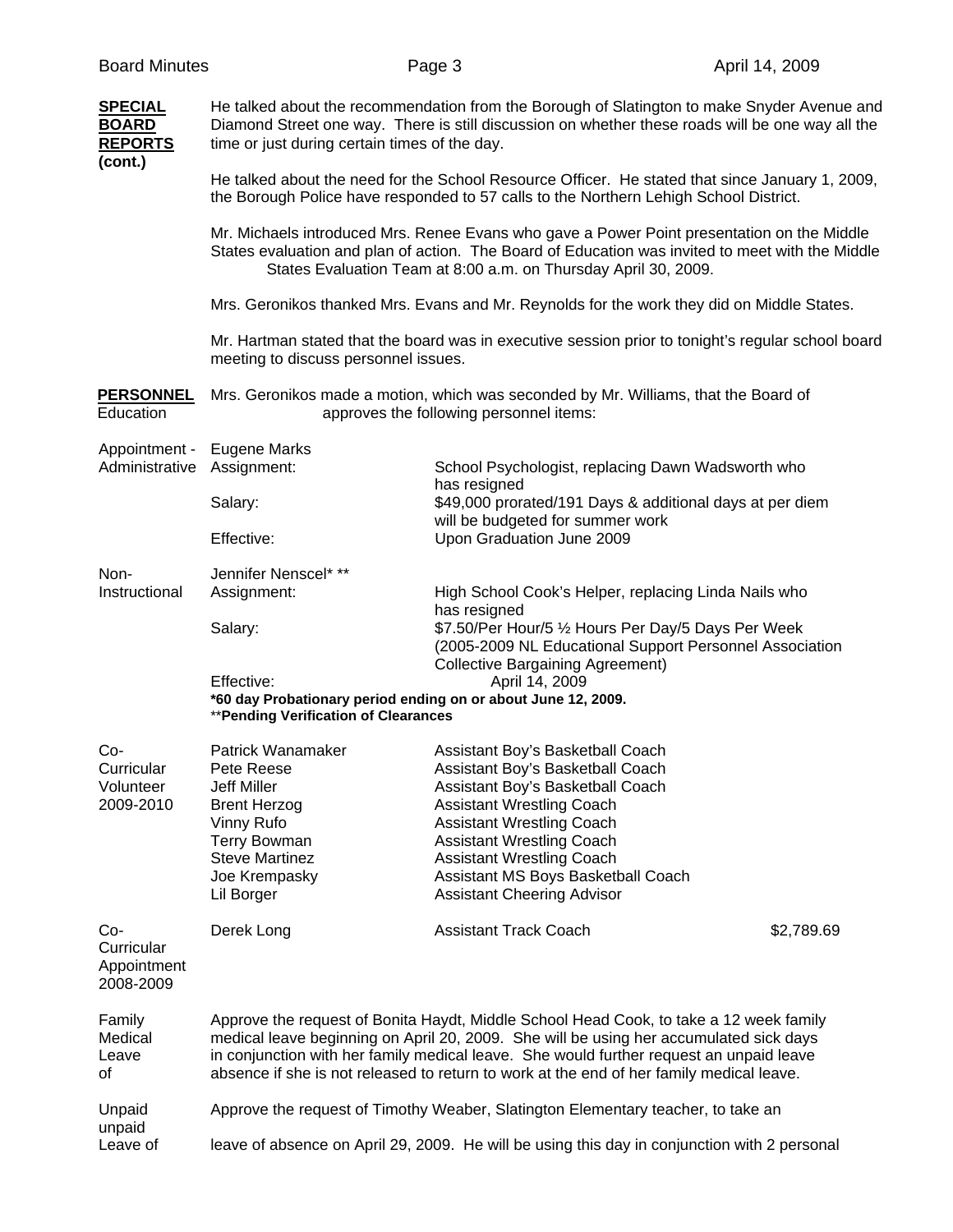| <b>Board Minutes</b>                                     |                                                                                                                                                                                                                                                                                                                                                                                                                                                                                                                                                                                                                                                                                       | Page 4                                                                                                                                                                                                                                                                                                                                                                                                                                                                                                                                                                                                                           | April 14, 2009                                                                                                                                                                                           |  |  |
|----------------------------------------------------------|---------------------------------------------------------------------------------------------------------------------------------------------------------------------------------------------------------------------------------------------------------------------------------------------------------------------------------------------------------------------------------------------------------------------------------------------------------------------------------------------------------------------------------------------------------------------------------------------------------------------------------------------------------------------------------------|----------------------------------------------------------------------------------------------------------------------------------------------------------------------------------------------------------------------------------------------------------------------------------------------------------------------------------------------------------------------------------------------------------------------------------------------------------------------------------------------------------------------------------------------------------------------------------------------------------------------------------|----------------------------------------------------------------------------------------------------------------------------------------------------------------------------------------------------------|--|--|
| Absence<br><b>PERSONNEL</b>                              | days on April 27 & 28 to attend a church conference. His request will not be considered a<br>precedent for future requests per correspondence received from the Northern Lehigh<br><b>Education Association.</b>                                                                                                                                                                                                                                                                                                                                                                                                                                                                      |                                                                                                                                                                                                                                                                                                                                                                                                                                                                                                                                                                                                                                  |                                                                                                                                                                                                          |  |  |
| (cont.)<br>Substitute<br>Instructional                   | Approve the following substitute teacher for the 2008-2009 school year at the 2008-2009<br>substitute teacher rates as approved on the Supplementary Personnel Salary Schedule:                                                                                                                                                                                                                                                                                                                                                                                                                                                                                                       |                                                                                                                                                                                                                                                                                                                                                                                                                                                                                                                                                                                                                                  |                                                                                                                                                                                                          |  |  |
|                                                          | Laura Bensinger - Elementary Education                                                                                                                                                                                                                                                                                                                                                                                                                                                                                                                                                                                                                                                |                                                                                                                                                                                                                                                                                                                                                                                                                                                                                                                                                                                                                                  |                                                                                                                                                                                                          |  |  |
| Professional<br>Contracts<br>Therefore, it is<br>for the | According to Article II - 1108, subsection (b) of the School Code: "a temporary professional<br>employee, initially employed by a school district on or after June 30, 1996, whose work<br>has been certified by the district superintendent to the secretary of the school district,<br>during the last four (4) month of the third year of such service, as being satisfactory, shall<br>thereafter be a "professional employee" within the meaning of this article."<br>recommended to approve "professional employee" status as per the school code<br>following teachers, who have satisfactorily completed three years of service to the<br>Northern Lehigh School<br>District: |                                                                                                                                                                                                                                                                                                                                                                                                                                                                                                                                                                                                                                  |                                                                                                                                                                                                          |  |  |
|                                                          | Alice Lieberman                                                                                                                                                                                                                                                                                                                                                                                                                                                                                                                                                                                                                                                                       |                                                                                                                                                                                                                                                                                                                                                                                                                                                                                                                                                                                                                                  |                                                                                                                                                                                                          |  |  |
|                                                          | YEA:<br>Mr. Follweiler, Mrs. Ganser, Mrs. Geronikos, Mr. Green, Mrs. Kulp, Mr. Williams,<br>Mr. Hartman (7)<br>NAY:<br>None $(0)$                                                                                                                                                                                                                                                                                                                                                                                                                                                                                                                                                     |                                                                                                                                                                                                                                                                                                                                                                                                                                                                                                                                                                                                                                  |                                                                                                                                                                                                          |  |  |
| $Co-$<br>Curricular                                      | Mrs. Ganser made a motion, which was seconded by Mrs. Geronikos, that the Board of<br>education approves the following personnel item:                                                                                                                                                                                                                                                                                                                                                                                                                                                                                                                                                |                                                                                                                                                                                                                                                                                                                                                                                                                                                                                                                                                                                                                                  |                                                                                                                                                                                                          |  |  |
| Appointments<br>2009-2010                                | Carleen Binder<br>Stephen Hluschak<br>Jeremy Battista<br><b>Richard Oertner</b><br><b>Richard Mantz</b><br>Dennis Rehrig<br>David Oertner<br><b>Scott Gerould</b><br><b>Todd Herzog</b><br>Ivan Chleboe<br><b>Robert Marlatt</b><br>LeAnn Hoch<br>Kathi Neff<br><b>Richard Roberts</b><br>Jason Reinhard<br><b>ROLL CALL:</b><br>YEA:<br>Mr. Hartman (6)<br>NAY:<br>Mr. Follweiler (1)<br>Motion carried.                                                                                                                                                                                                                                                                             | <b>Elementary Scholastic Scrimmage</b><br>Sr. High Winter Intramurals - Weightlifting<br><b>ACE Advisor</b><br>Head Boy's Basketball Coach<br>Assistant Boy's Basketball Coach<br>Assistant Boy's Basketball Coach<br>Head Girl's Basketball Coach<br>Assistant Girl's Basketball Coach<br><b>Head Wrestling Coach</b><br><b>Assistant Wrestling Coach</b><br><b>Assistant Wrestling Coach</b><br><b>Cheerleading Advisor-Shared Stipend</b><br><b>Cheerleading Advisor-Shared Stipend</b><br>MS Boy's Basketball Coach<br><b>MS Girl's Basketball Coach</b><br>Mrs. Ganser, Mrs. Geronikos, Mr. Green, Mrs. Kulp, Mr. Williams, | \$422.32<br>\$781.83<br>\$422.32<br>\$6,674.73<br>\$4,337.92<br>\$4,337.92<br>\$6,674.73<br>\$4,337.92<br>\$6,674.73<br>\$4,337.92<br>\$4,337.92<br>\$1,474.86<br>\$1,474.86<br>\$2,919.93<br>\$4,251.91 |  |  |
| <b>POLICY</b>                                            | Mrs. Ganser made a motion, which was seconded by Mrs. Geronikos, that the Board of<br>Education approves the following policy items:                                                                                                                                                                                                                                                                                                                                                                                                                                                                                                                                                  |                                                                                                                                                                                                                                                                                                                                                                                                                                                                                                                                                                                                                                  |                                                                                                                                                                                                          |  |  |
| <b>Board Policy</b><br><b>First Reading</b>              | Approve school board policy #006 - Local Board Procedures - Meetings, as presented<br>after first reading.                                                                                                                                                                                                                                                                                                                                                                                                                                                                                                                                                                            |                                                                                                                                                                                                                                                                                                                                                                                                                                                                                                                                                                                                                                  |                                                                                                                                                                                                          |  |  |
|                                                          | Approve school board policy #103 - Programs - Nondiscrimination in School and<br>Classroom Practices, as presented after first reading.                                                                                                                                                                                                                                                                                                                                                                                                                                                                                                                                               |                                                                                                                                                                                                                                                                                                                                                                                                                                                                                                                                                                                                                                  |                                                                                                                                                                                                          |  |  |
|                                                          | Approve school board policy #217 - Pupils - Graduation Requirements, as presented<br>after first reading.                                                                                                                                                                                                                                                                                                                                                                                                                                                                                                                                                                             |                                                                                                                                                                                                                                                                                                                                                                                                                                                                                                                                                                                                                                  |                                                                                                                                                                                                          |  |  |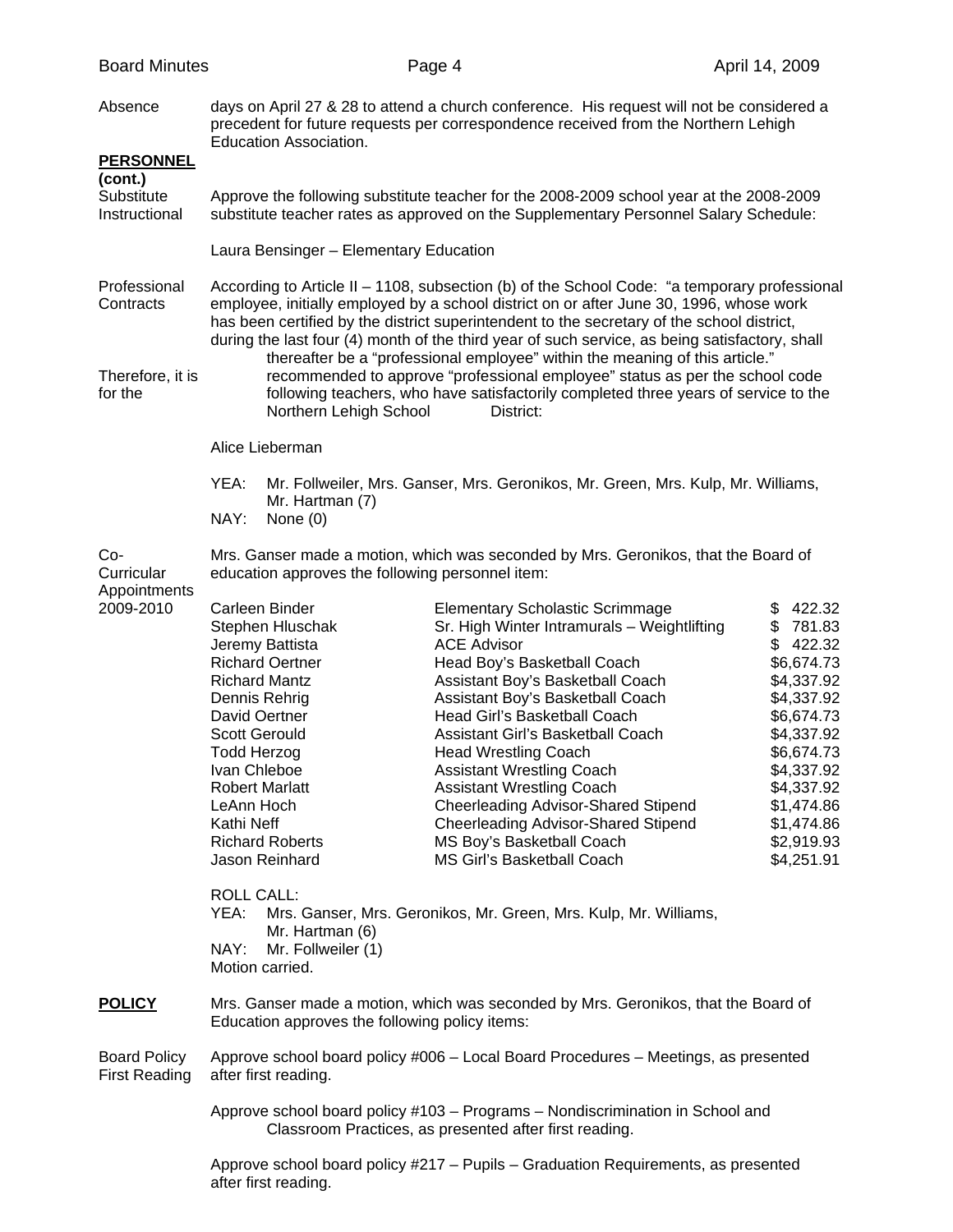| <b>POLICY</b><br>(cont.)                                                                  | Approve school board policy #314 – Administrative Employees – Physical Examinations,<br>as presented after first reading.<br>Approve school board policy #414 - Professional Employees - Physical Examinations, as<br>presented after first reading.                                                                                                                                              |  |  |  |
|-------------------------------------------------------------------------------------------|---------------------------------------------------------------------------------------------------------------------------------------------------------------------------------------------------------------------------------------------------------------------------------------------------------------------------------------------------------------------------------------------------|--|--|--|
| as                                                                                        | Approve school board policy #514 - Non-Professional Employees - Physical Examinations,<br>presented after first reading.                                                                                                                                                                                                                                                                          |  |  |  |
| Policy<br>οf                                                                              | Due to legal concerns, PSBA is recommending discontinuing the use of the following list                                                                                                                                                                                                                                                                                                           |  |  |  |
| Removal                                                                                   | school board policies:                                                                                                                                                                                                                                                                                                                                                                            |  |  |  |
|                                                                                           | #315 - Administrative Employees - Disqualification By Reason of Health<br>#415 - Professional Employees - Disqualification By Reason of Health<br>#515 - Non-Professional Employees - Disqualification By Reason of Health                                                                                                                                                                        |  |  |  |
| <b>Field Trip</b>                                                                         | Biology I – High School – The Philadelphia Zoo, Philadelphia, PA – June 2, 2009 –<br><b>Funded by Students</b>                                                                                                                                                                                                                                                                                    |  |  |  |
| Homebound                                                                                 | It is recommended that he Board of Education grant homebound instruction for a 10 <sup>th</sup><br>grade student, Student No. 1012500, for five hours per week, effective March 27, 2009<br>and continuing for the remainder of the 2008-2009 school year.                                                                                                                                        |  |  |  |
| Administrative<br>Regulations                                                             | <b>INFORMATION ONLY:</b> 200-AR and 200-AR-1 have been added to the district<br>administrative regulations manual.                                                                                                                                                                                                                                                                                |  |  |  |
|                                                                                           | YEA:<br>Mr. Follweiler, Mrs. Ganser, Mrs. Geronikos, Mr. Green, Mrs. Kulp, Mr. Williams,<br>Mr. Hartman (7)<br>NAY:<br>None $(0)$                                                                                                                                                                                                                                                                 |  |  |  |
| <b>CURRIC-</b><br><b>ULUM AND</b><br><b>INSTRUC-</b>                                      | Mr. Williams made a motion, which was seconded by Mrs. Kulp, that the Board of Education<br>approves the following curriculum and instruction items:                                                                                                                                                                                                                                              |  |  |  |
| <b>TION</b><br><b>LCCC</b><br>Dual<br>Enrollment                                          | Approve administration to enter into a partnership agreement with Lehigh Carbon Community<br>College in order to provide our students with greater options to earn concurrent high<br>school/college credit. The term of the Dual Enrollment Partnership Proposal between<br>Northern Lehigh School District and Lehigh Carbon Community College will be from August<br>15, 2009 - June 30, 2010. |  |  |  |
| <b>Driver</b><br>Northern Education<br>the Driver Program<br>through June                 | Approve to authorize proper officials to ratify a contractual agreement between the<br>Lehigh School district and the Carbon Lehigh Intermediate Unit #21 to continue<br>Education Program in our district at a cost of \$2,150.00 effective July 1, 2009<br>30, 2010. There is a \$50.00 increase in the cost of the program over last year.                                                     |  |  |  |
| Purchase of<br>Seventh Textbooks<br><b>Elementary Music In</b><br>poor<br>Theory<br>books | Approve the purchase of 12 textbooks entitled Music In Theory and Practice Vol. 1<br>Edition with Anthology CD by Bruce Benward and Marilyn Saker to replace<br>Harmony Theory and Practice by Robert Ottman. The current textbooks are in                                                                                                                                                        |  |  |  |
|                                                                                           | condition and were used for Music Theory II class. The replacement textbook will be used<br>with Music Theory I and Music Theory II students. The cost of the books through<br>SRA/McGraw Hill is \$74.06 plus \$6.67 shipping and handling. The total cost of the<br>is \$968.70 from the Curriculum and Instruction budget.                                                                     |  |  |  |
|                                                                                           | YEA:<br>Mr. Follweiler, Mrs. Ganser, Mrs. Geronikos, Mr. Green, Mrs. Kulp, Mr. Williams,<br>Mr. Hartman (7)<br>NAY:                                                                                                                                                                                                                                                                               |  |  |  |
| <b>NEW</b><br><b>BUSINESS</b>                                                             | None $(0)$<br>Mr. Green made a motion, which was seconded by Mrs. Ganser, that the Board of Education<br>approves the following new business item:                                                                                                                                                                                                                                                |  |  |  |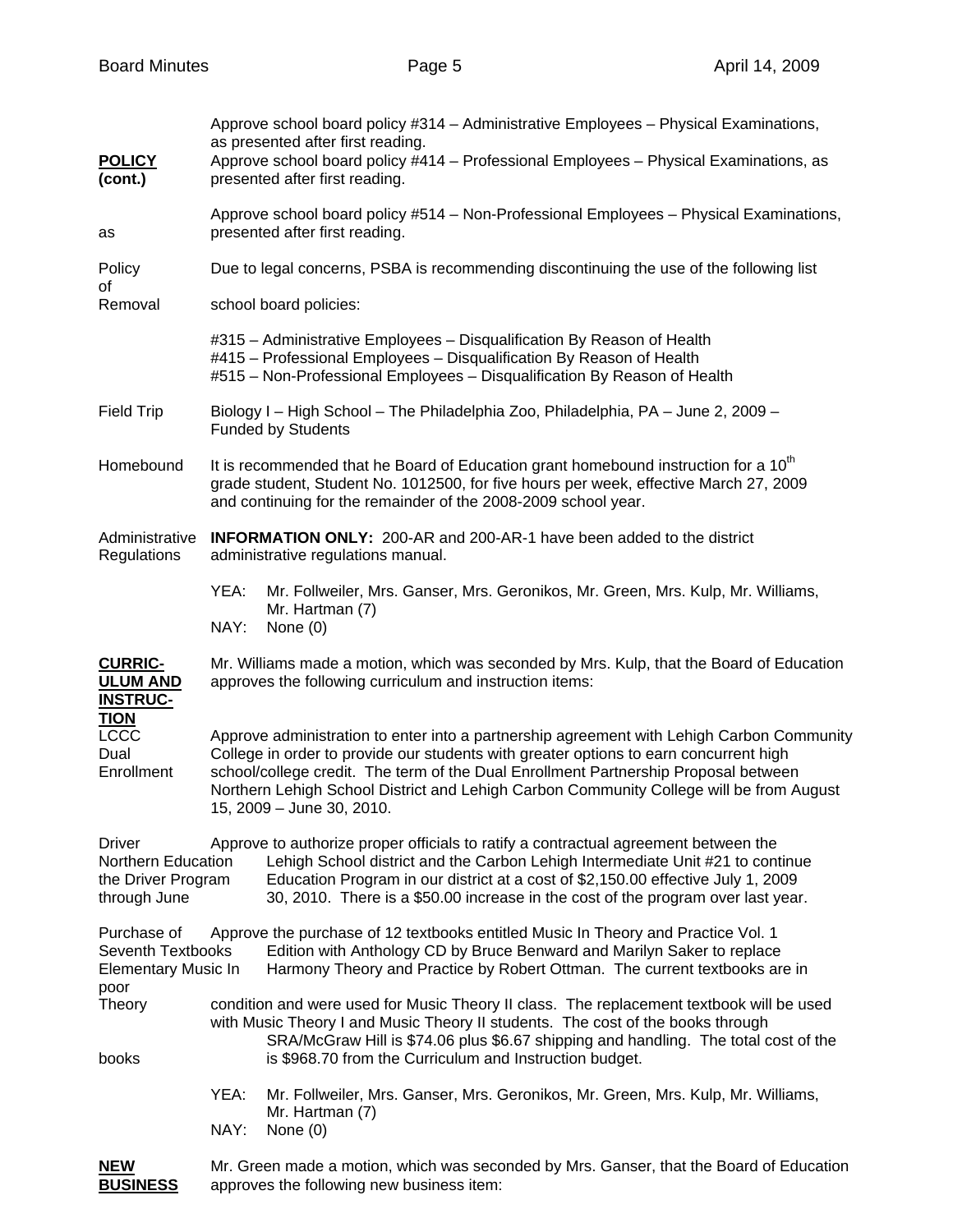| School<br>Resource<br>Officer<br><u>NEW</u>     | Authorize Slatington Borough to apply for a grant on behalf of Northern Lehigh School<br>District and Slatington Borough for a School Resource Officer. The Resource Officer<br>will be utilized at the high school during the school year and assist the Slatington<br>Borough Police when school is not in session. The grant is a four year grant with the<br>grant paying the salary for the Resource Officer for the first three years. Year four, the salary |                                                                                                                                                                      |  |  |
|-------------------------------------------------|--------------------------------------------------------------------------------------------------------------------------------------------------------------------------------------------------------------------------------------------------------------------------------------------------------------------------------------------------------------------------------------------------------------------------------------------------------------------|----------------------------------------------------------------------------------------------------------------------------------------------------------------------|--|--|
| will<br><b>BUSINESS</b>                         | be paid for by both the Northern Lehigh School District and Slatington Borough.                                                                                                                                                                                                                                                                                                                                                                                    |                                                                                                                                                                      |  |  |
| (cont.)<br>Act 80<br>for Day                    | Allow administration to apply for an Act 80 day on May 22, 2009 for professional development<br>the 12 <sup>th</sup> grade educational staff members.                                                                                                                                                                                                                                                                                                              |                                                                                                                                                                      |  |  |
|                                                 | YEA:<br>Mr. Follweiler, Mrs. Ganser, Mrs. Geronikos, Mr. Green, Mrs. Kulp, Mr. Williams,<br>Mr. Hartman (7)<br>NAY:<br>None $(0)$                                                                                                                                                                                                                                                                                                                                  |                                                                                                                                                                      |  |  |
| <b>FINANCIAL</b>                                | Mrs. Ganser made a motion, which was seconded by Mrs. Geronikos, that the Board of<br>Education approves the following financial items:                                                                                                                                                                                                                                                                                                                            |                                                                                                                                                                      |  |  |
| List of<br><b>Bills</b>                         | Approve the Following List of Bills:<br>General Fund month of March<br>Athletic Fund month of March<br>Cafeteria Fund month of March                                                                                                                                                                                                                                                                                                                               |                                                                                                                                                                      |  |  |
| Financial<br>Reports                            | Approve the Following Financial Reports:<br>General Fund months of March<br>NLMS Student Activities Account month of March<br>NLHS Scholarship Account for the month of February                                                                                                                                                                                                                                                                                   |                                                                                                                                                                      |  |  |
| Abatement/<br>fall Exonerations                 | within the guidelines, as presented.                                                                                                                                                                                                                                                                                                                                                                                                                               | Approve abatement/exoneration requests of per capita taxes, for the residents that                                                                                   |  |  |
| Designate<br>Fund<br><b>Balance</b>             | Approve to designate Fund Balance ending June 30, 2008 as follows:                                                                                                                                                                                                                                                                                                                                                                                                 |                                                                                                                                                                      |  |  |
|                                                 | Unreserved, Designated For:<br>Long Range Maintenance<br><b>Replacement Equipment</b><br>Technology<br><b>ERIP</b><br><b>Health Insurance Premiums</b><br><b>PSERS Increase</b><br><b>Agriculture Fair</b><br><b>Electricity Rate Increase</b><br><b>Architectural Services</b>                                                                                                                                                                                    | \$2,200,000.00<br>740,747.00<br>\$<br>\$740,747.00<br>\$<br>159,275.00<br>\$<br>450,000.00<br>\$<br>500,000.00<br>\$<br>1,246.62<br>\$250,000.00<br>100,000.00<br>\$ |  |  |
|                                                 | Unreserved, Undesignated                                                                                                                                                                                                                                                                                                                                                                                                                                           | \$1,011,709.66                                                                                                                                                       |  |  |
| Supplemental<br>Personnel<br>Salary<br>Schedule | Approve the Supplemental Personnel Salary Schedule for the 2009-2010 school year<br>as presented.                                                                                                                                                                                                                                                                                                                                                                  |                                                                                                                                                                      |  |  |
| <b>HS Cabinet</b><br>Replacement                | Authorize administration to enter into an agreement with Office Service Company for the<br>replacement of cabinetry in the High School Family and Consumer Science Rooms. Total<br>cost for this state bid project is \$55,118.46 and will be paid for from Unreserved Designated<br>Fund Balance Long Range Maintenance.                                                                                                                                          |                                                                                                                                                                      |  |  |
| PE Carpet<br>Replacement                        | Authorize administration to enter into an agreement with Spectra Flooring for the replacement of<br>carpet in nine (9) Peters Elementary classrooms. Total cost for this state bid project is<br>\$25,089.00 and will be paid for from Unreserved Designated Fund Balance Long Range<br>Maintenance.                                                                                                                                                               |                                                                                                                                                                      |  |  |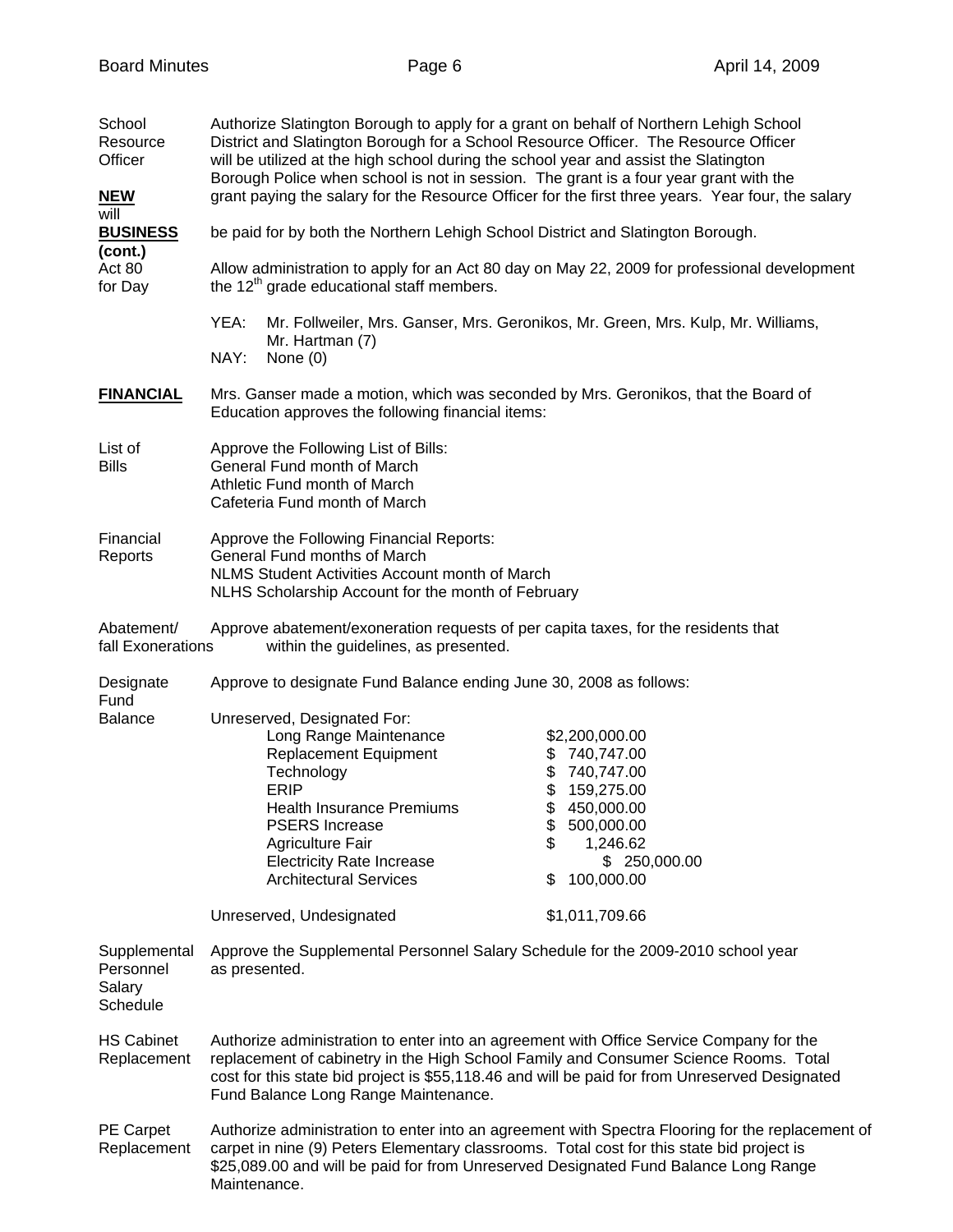YEA: Mr. Follweiler, Mrs. Ganser, Mrs. Geronikos, Mr. Green, Mrs. Kulp, Mr. Williams, Mr. Hartman (7) NAY: None (0)

## **FINANCIAL**

**(cont.)** 

Fuel Bids Mrs. Geronikos made a motion, which was seconded by Mrs. Ganser, that the Board of 2009-2010 Education approves the awarding of bids to the following companies for diesel fuel, unleaded gasoline and #2 grade fuel oil with a contract period of July 1, 2009 to June 30, 2010.

> **UNLEADED GASOLINE** – Awarded to CHH Inc at a fluctuating rate of \$.20 per gallon over rack rate on day of delivery.

 **#2 GRADE FUEL OIL TANKWAGON DELIVERY** – Awarded to CHH Inc at a fluctuating rate of \$.20 per gallon over rack rate on day of delivery.

> **#2 GRADE FUEL OIL TRANSPORT DELIVERY** – Awarded to CHH Inc at a fluctuating rate of \$.20 per gallon over rack rate on day of delivery.

 **DIESEL FUEL** – Awarded to CHH Inc at a fluctuating rate of \$.20 per gallon over rack rate on day of delivery for normal and winter blend (70%/30%).

 YEA: Mr. Follweiler, Mrs. Ganser, Mrs. Geronikos, Mr. Green, Mrs. Kulp, Mr. Williams, Mr. Hartman (7)

NAY: None (0)

**CORR-** Mr. Williams received a letter from PSBA asking if there was anything we wanted to have **ESPON-** included onto their legislative platform for 2010. We have until the end of June to contact them. **DENCE**

Mr. Williams also received information from the American Red Cross.

I**NFOR-** Minutes of the Lehigh Career & Technical Institute Joint Operating Committee meeting held on **MATION** February 25, 2009 and the LCTI Director's Report for March 2009.

> Minutes of the Lehigh Carbon Community College Board of Trustees meeting held on March 5, 2009.

 Minutes of the Carbon Lehigh Intermediate Unit 21 Board of Directors meeting held on February 16, 2009.

 Mr. Green stated that some time ago the tax collectors had come to the board asking for an increase. He asked if that was discussed at any Finance Committee Meetings. He knows that he missed some meetings but wanted to know what happened.

 Mr. Melber stated that it was addressed at a Finance Committee Meeting and the time has passed. It needed to be done by February.

**ADJOURN-** Mrs. Ganser made a motion, which was seconded by Mrs. Kulp, that the regular meeting of **MENT** the Northern Lehigh School District Board of School Directors is adjourned at 9:15 p.m.

- YEA: Mr. Follweiler, Mrs. Ganser, Mrs. Geronikos, Mr. Green, Mrs. Kulp, Mr. Williams, Mr. Hartman (7)
- NAY: None (0)

Respectfully submitted,